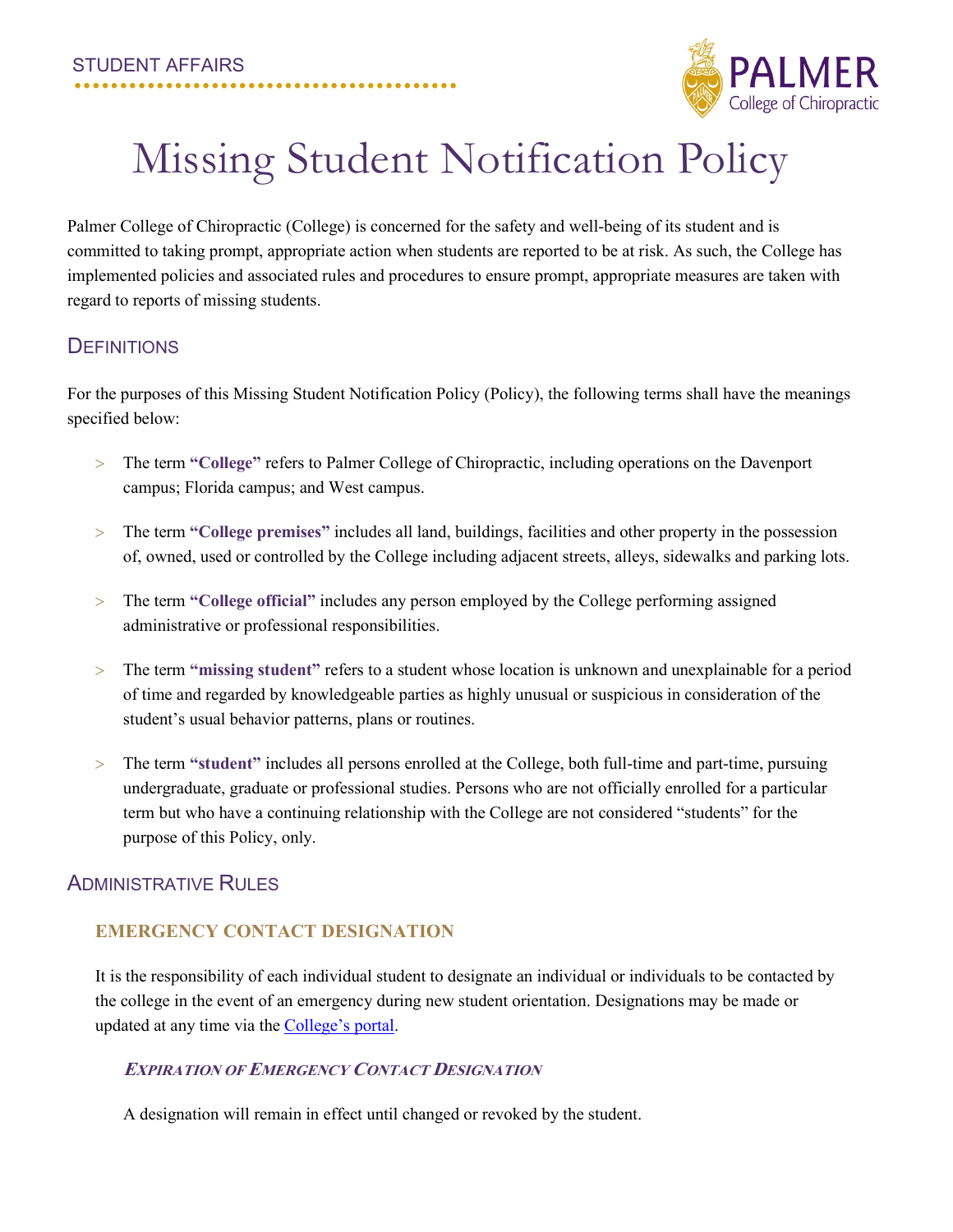## **Timeline for Notification**

The designated emergency contact will be notified no more than 24 hours after the time that the student is determined to be missing in accordance with procedures of this Policy.

# **QUALIFYING EMERGENCY**

If a student is determined to be missing, the situation qualifies as an emergency.

## **CONFIDENTIALITY**

The College shall comply with all pertinent statutes and regulations that protect the privacy of students except where disclosure is required by law or is necessary to facilitate legitimate College processes, including the investigation of missing students.

Confidential information regarding the reported missing student will be disclosed to other responsible College officials and investigating authorities only on a need-to-know basis.

# **REPORTING A MISSING STUDENT TO THE COLLEGE**

Employees and students who believe a student may be missing are to report such information to the appropriate [designated College officials](#page-1-0) listed below in this Policy so the College may respond promptly and appropriately. Any person who files a report should be prepared to be interviewed by investigator(s).

Such reports shall include as much specific information as possible including, but not limited to acquaintances (e.g. description, clothes last worn, where the student might be, who the student might be with, vehicle description, cell phone records, class schedule, information about the student's physical and mental wellbeing, up-to-date photograph and other similar information).

# <span id="page-1-0"></span>**DESIGNATED COLLEGE OFFICIALS**

# **Main Campus, Davenport, Ia.**

> Brian Sharkey Senior Director of Safety and Security 1000 Brady Street Davenport, IA 52803 Phone: (563) 884-5476 [brian.sharkey@palmer.edu](mailto:brian.sharkey@palmer.edu)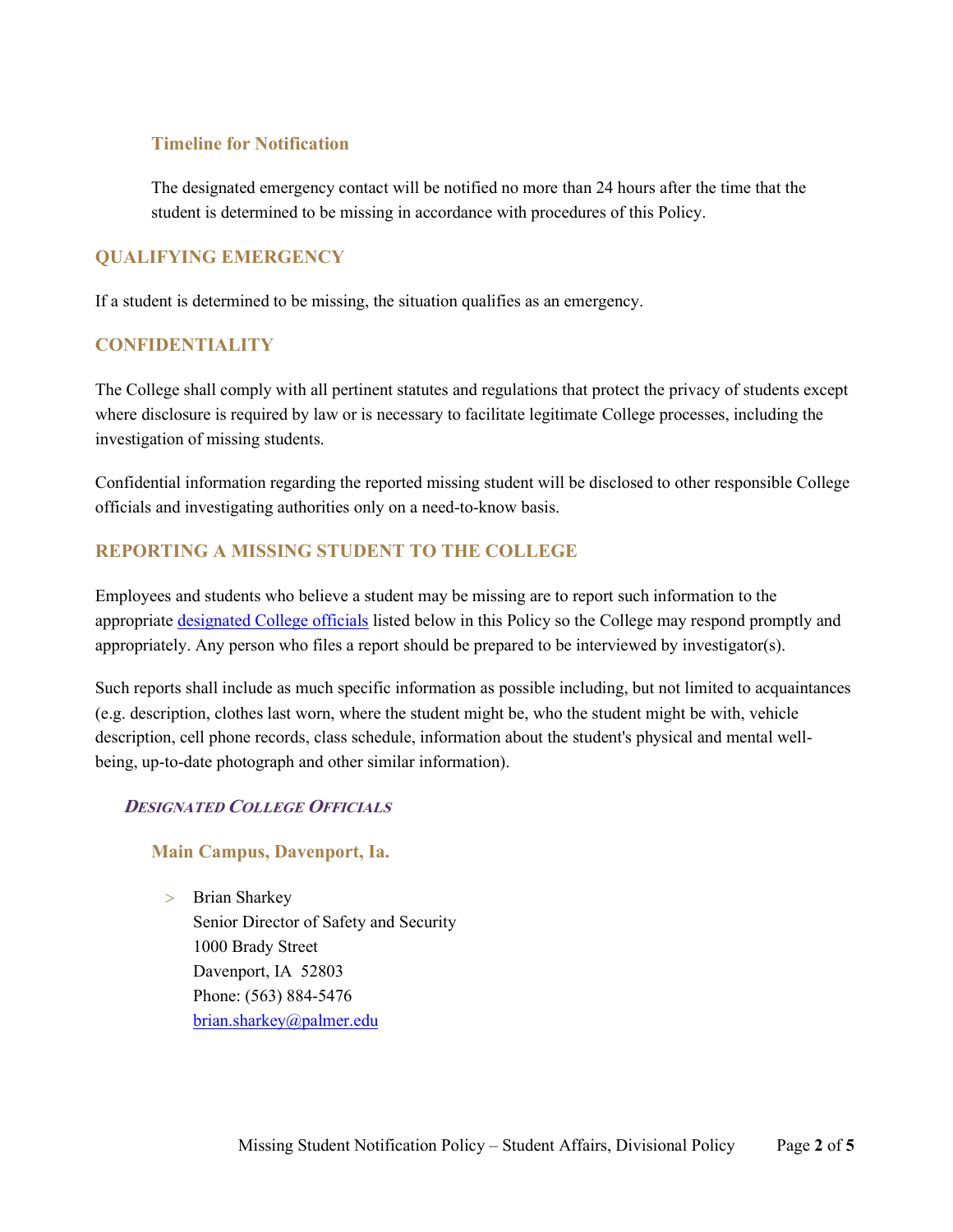#### **Florida Campus, Port Orange, Fla.**

> Charlie Brown Manager of Safety and Security 4777 City Center Parkway Port Orange, FL 32129-4153 (386) 763-2608 [charlie.brown@palmer.edu](mailto:charlie.brown@palmer.edu)

#### **West Campus, San Jose, Calif.**

> Lonnie Contreras Director of Campus Administration 90 E. Tasman Drive San Jose, CA 95134 (408) 944-6011 [lonnie.contreras@palmer.edu](mailto:lonnie.contreras@palmer.edu)

In the absence of designated College officials above, contac[t Campus Security.](http://www.palmer.edu/Security/)

#### **REFERRING REPORTS OF POSSIBLE MISSING STUDENTS**

Employees, students, administrators, other College officials or any other representatives of the College who are directly advised of; or become aware of a possible missing student are to immediately advise (without exception) one of the [designated College officials](#page-1-0) named above.

#### **SECURITY RESPONSE**

Upon receiving a report of a missing student, Campus Security personnel will conduct a thorough and timely investigation to determine the whereabouts of the student in accordance with established procedures.

#### **REPORTING A MISSING STUDENT TO LOCAL/STATE/NATIONAL AUTHORITIES**

Campus Safety and Security shall report to appropriate authorities any and all suspected cases of a missing student.

Authorities will be notified in all cases even if the student has not provided an emergency contact. The College will provide the necessary information to assist in locating the missing student.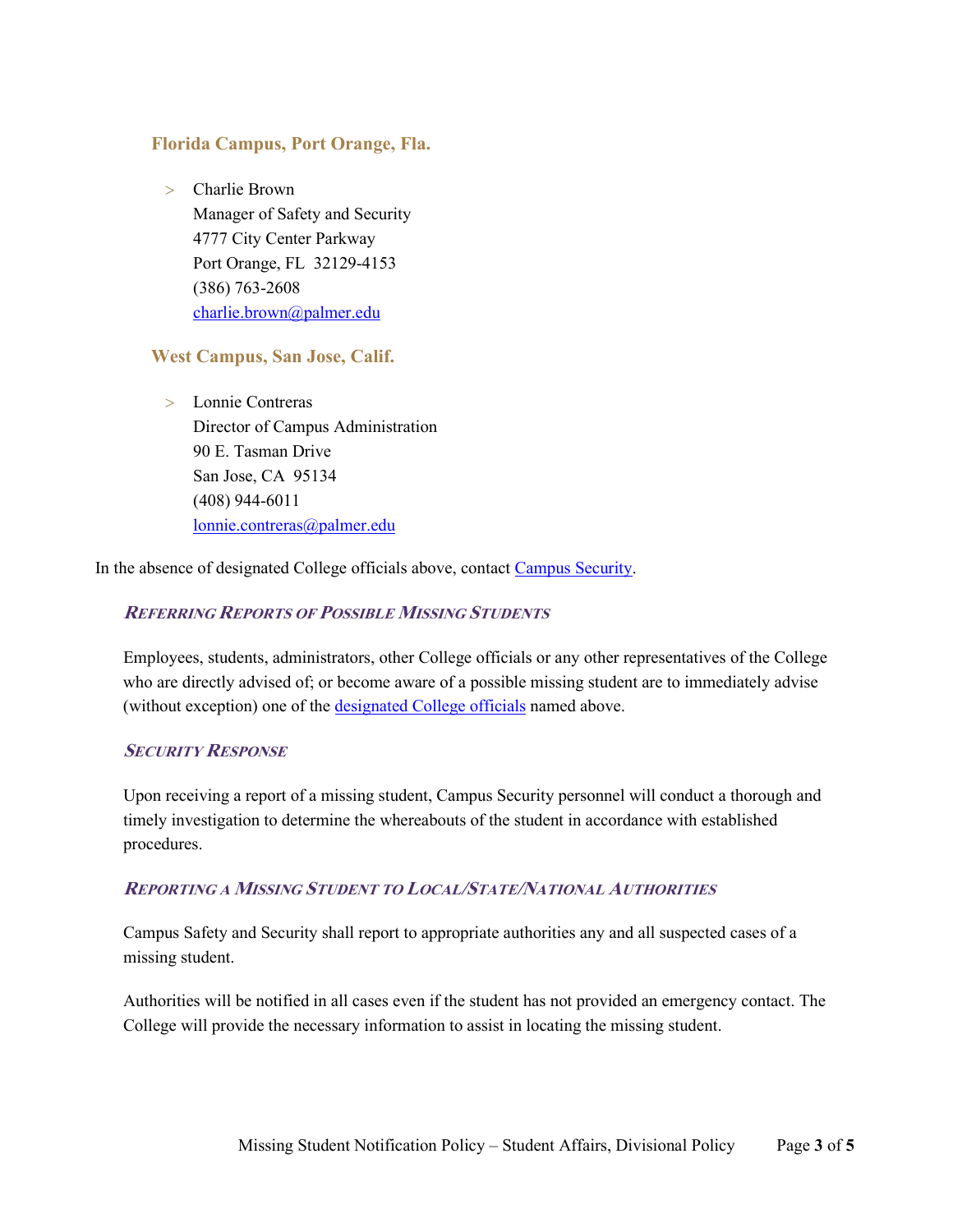# **COMMUNICATION WITHIN THE COLLEGE**

Should the College become aware of a missing student concern, the College shall monitor the situation by communicating with appropriate local and/or state officials. In turn, the College will formally communicate such findings with the College community as appropriate through the College's Marketing and Communication department.

The College's Marketing and Communication department is charged with formulating, ensuring accuracy of information and appropriate approvals, and distributing Palmer Communications via email/text messages/social media to constituencies of the entire College community including students, employees and alumni from all three (3) campuses.

No individual or department other than the Marketing and Communication department is to create or distribute messages for these audiences. When the need arises for an immediate communication to any of these groups, it must be coordinated through the Marketing and Communication department, with appropriate guidance, information and approval from resources inside and outside the College.

# **PRECEPTORSHIP & OTHER COLLEGE PROGRAMS**

This Policy applies to students who participate in preceptorships and any College programs on or off College premises.

# **PREVENTATIVE MEASURES**

Students are encouraged to take precautions toward ensuring their own safety, to comply with the College's relevant policies, rules and procedures regarding safety and complete any specified safety training to learn and practice behaviors that will assist them in limiting exposure to safety risks.

# **AMENDMENT OF POLICY**

The College reserves the right to amend this Policy from time to time as the interest of the College may require.

#### **HISTORY**